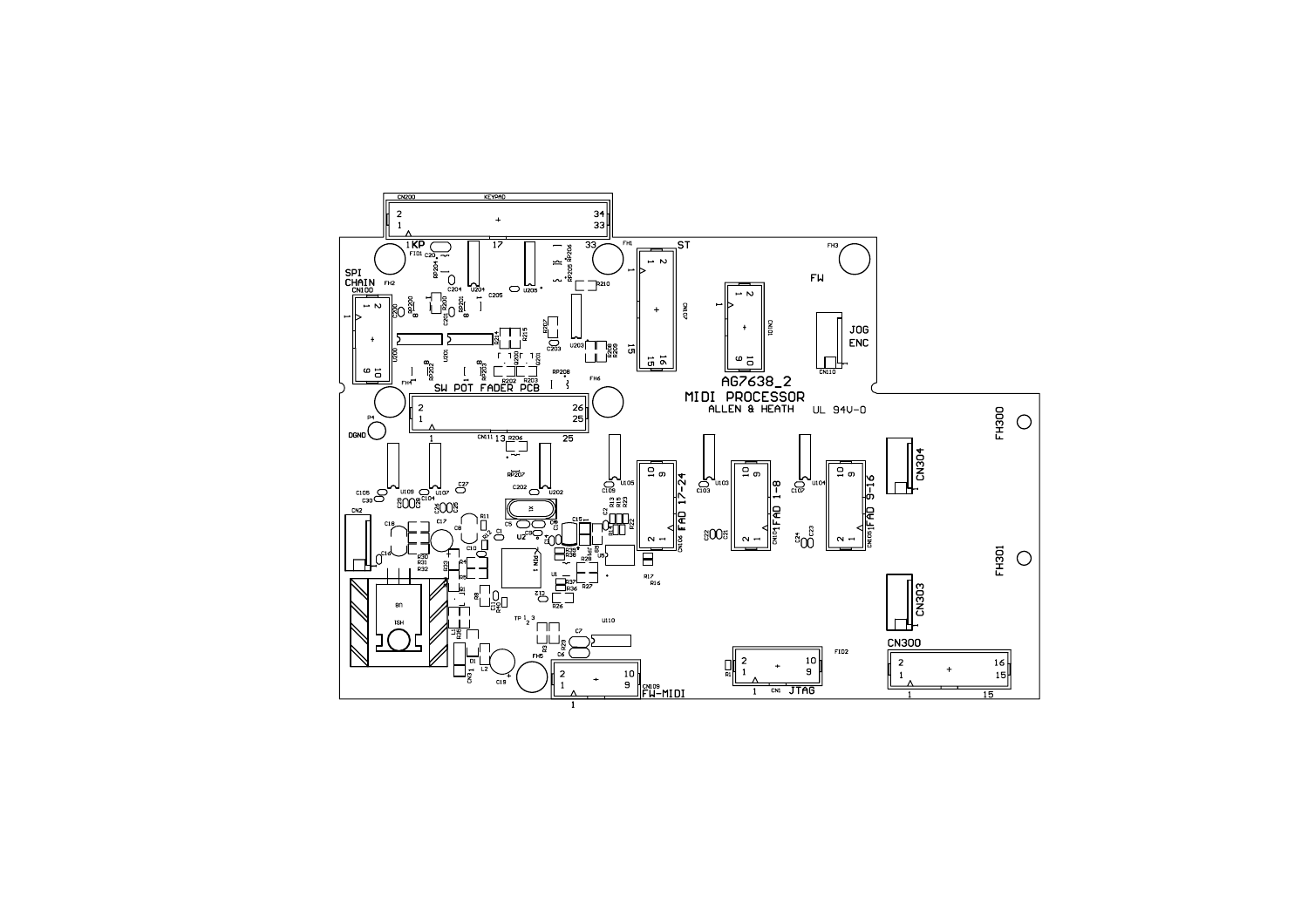

| <b>ALLEN&amp;HEATH</b> SSUE BY DATE<br>Kernick Industrial Estate,<br>Penryn, Cornwall,<br>England. TR10 9LU | I AATI | 10/06/10 XXX<br>14/07/10 XXX<br>GWR 28/09/10 XXX | <b>I</b> CHN |                     |  |  | * All parts to be RoHS Compliant *  | <b>TITLE</b><br>PAGE:       | <b>GS-R24 MIDI PROCESSOR</b> |
|-------------------------------------------------------------------------------------------------------------|--------|--------------------------------------------------|--------------|---------------------|--|--|-------------------------------------|-----------------------------|------------------------------|
| Tel: +44 (0)1326 372070<br>Fax: +44 (0)1326 370153                                                          |        |                                                  |              | FILE: C7638 2P0.Sch |  |  | 22-Oct-2010<br>PRINTED:<br>11:31:37 | DRG No: C7713<br>ISSUE: $2$ | sheet: 0 of 3                |
|                                                                                                             |        |                                                  |              |                     |  |  |                                     |                             |                              |

a

b

d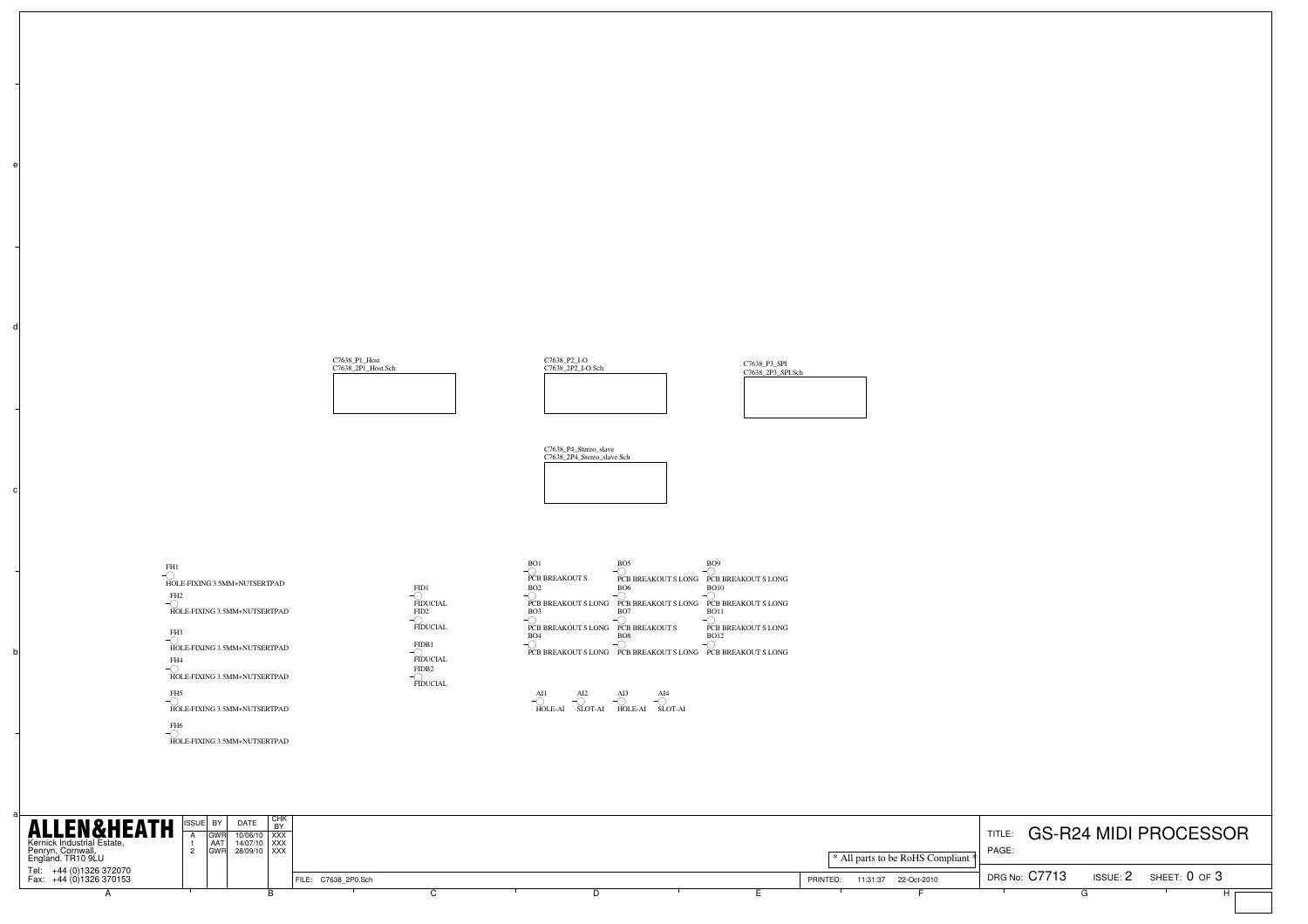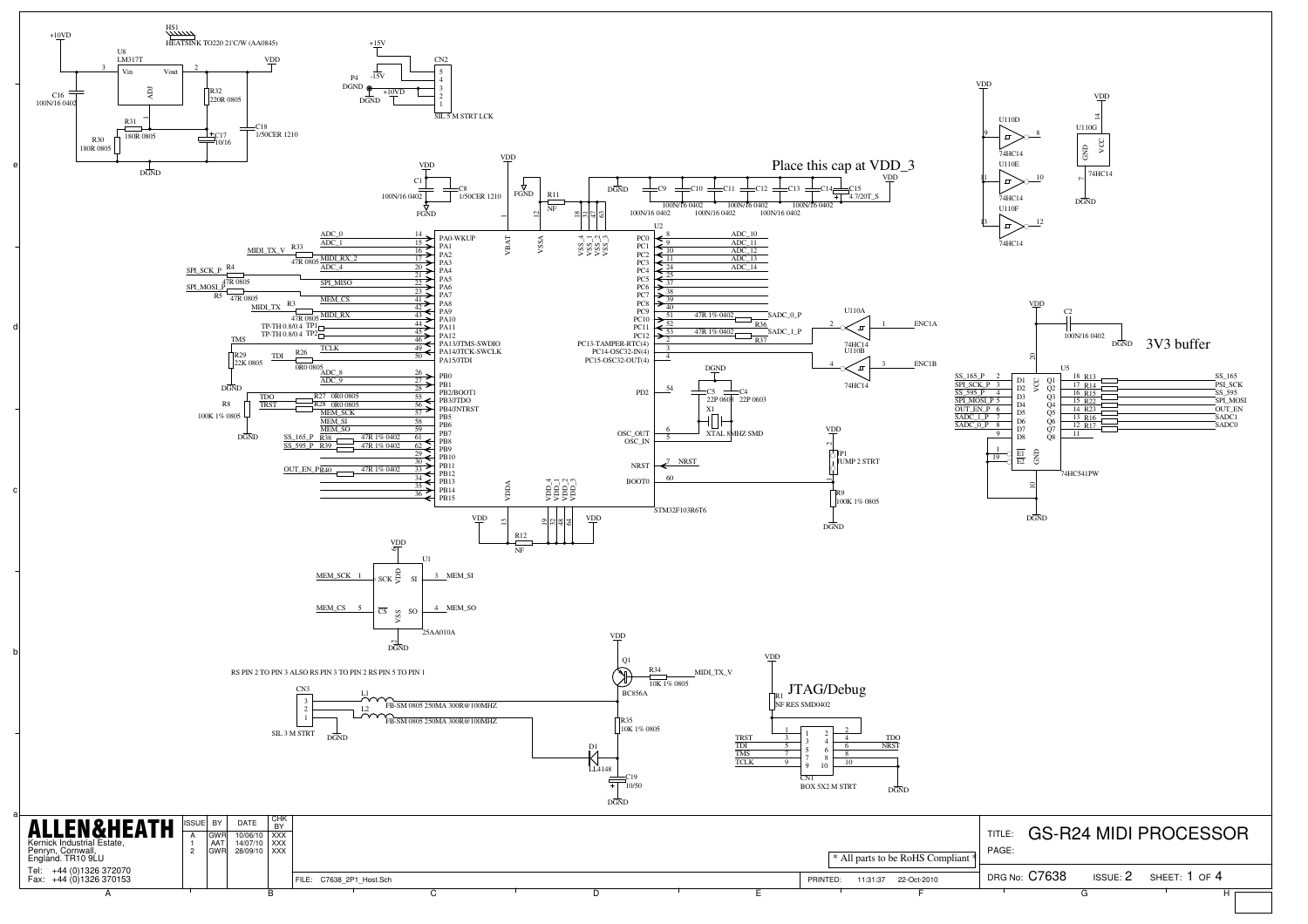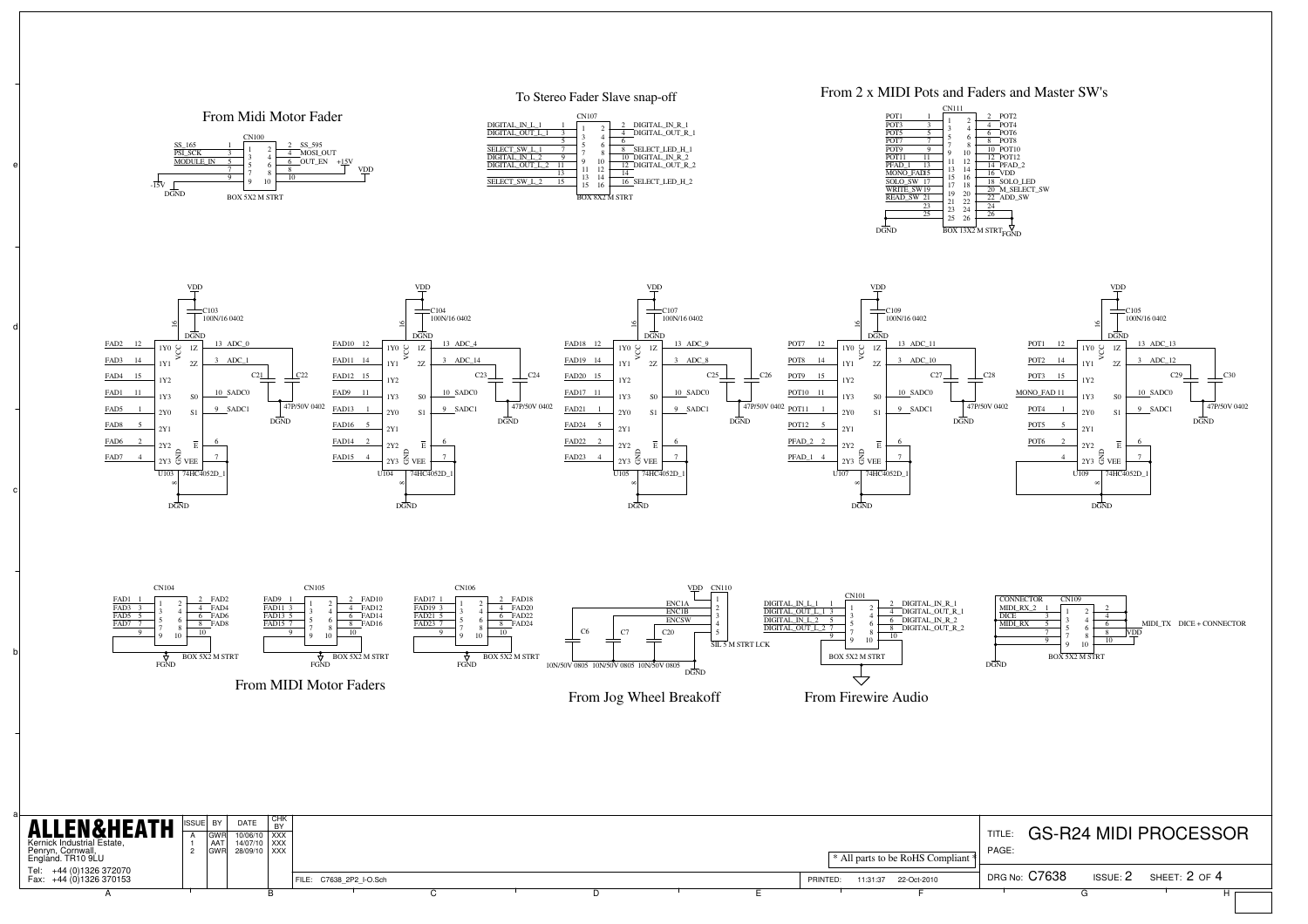